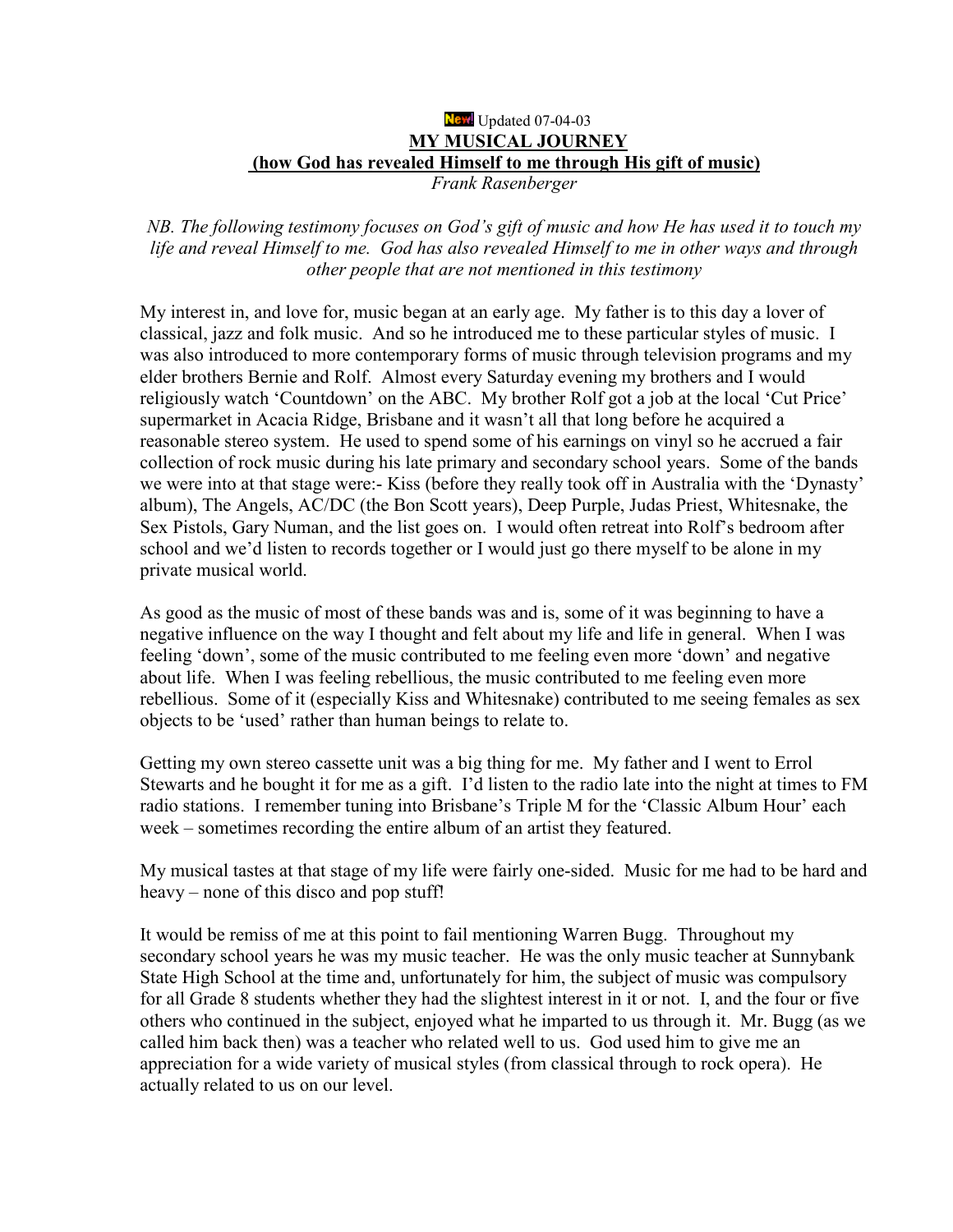I think the first Christian rock music I ever heard was when I started attending my church's youth group after getting confirmed. The youth leader Steve Wockner (now a pastor of the Lutheran Church of Australia) used to pick me up in his car from my parents' home and he'd play Christian rock music on the way to the youth meeting. He would play music by Larry Norman, Randy Stonehill and Jerusalem – a Swedish rock band. I made some good friends through the youth group  $-$  some of these (Terry and Warren Wan) introduced me to some more Christian artists and bands. One of the other youth leaders  $-$  Sheryl  $-$  was heavily into Larry Norman as well. Our Friday evening youth meeting would usually include a time of singing. We would sing songs from the 'green book' ('All Together Now' compiled by singer/songwriter Robin Mann and others). During my ministry, I've come to appreciate the wide variety of songs in the 'All Together' series and the encouragement this resource gives towards community singing and worship.

I remember buying my first record at the Open Book shop in Milton, Brisbane. It was Keith Green's 'Prodigal Son' album. It wasn't exactly what I was into at the time but I grew to appreciate the artist's ministry and music later on.

My second exposure to Christian rock music was with an interdenominational parachurch mission organization called Youth With A Mission. I did a DTS (**D**iscipleship **T**raining **S**chool) with them which was kind of like an extended confirmation course. It comprised 3 months of lectures and 3 months of outreach – putting what you'd heard and learnt in the lecture phase into practice. During the lecture phase most of the guys all used to sleep in one big dorm. One of the staff workers called Paul Benfield would put on Dion's 'I Put Away My Idols' album on his record player. It wasn't what you would call 'heavy' music but I kind of liked it. I liked Dion's voice and especially enjoyed the rocky feel of the title track. The DTS students took turns washing dishes after communal mealtimes and we'd always wash them to some Christian music – Keith Green, Amy Grant, Michael W. Smith, David Meece, Don Francisco, etc. The music of most of these artists was too 'light' for my liking although I didn't mind the rockier songs of David Meece's '7' album.

There were 2 Canadians who were on the same DTS as I was. They introduced me to some other Christian rock artists and bands that I'd never heard before  $-$  artists and bands that were not as ëmiddle of the roadí and ëmainstreamí in sound. They would lend me their cassettes for me to listen to on a walkman. They introduced me to Steve Taylor's 'Meltdown' and 'On The Fritz' albums, Steve Camp's 'Fire & Ice', and Petra's 'Not Of This World' album. I was impressed with Steve Taylor's unique alternative/'new wave' style and I enjoyed the Petra album but it wasn't heavy enough for my liking. I was looking for something heavier. Then some one from the previous DTS (whose team had just returned from their outreach phase) lent me Rez's (also known as 'Resurrection Band') live 'Bootleg' album. I'd never heard Christian rock music this heavy before.

After my DTS, I went on to join the Melbourne YWAM staff. I shared a room with Dave Lawton - one of the staff who had been there pretty much from the very beginning. We became good friends. Before retiring for the night, Dave would play Bob Dylan's 'Infidels' album and  $2<sup>nd</sup>$  Chapter of Acts' 'Singer Sower' album a lot.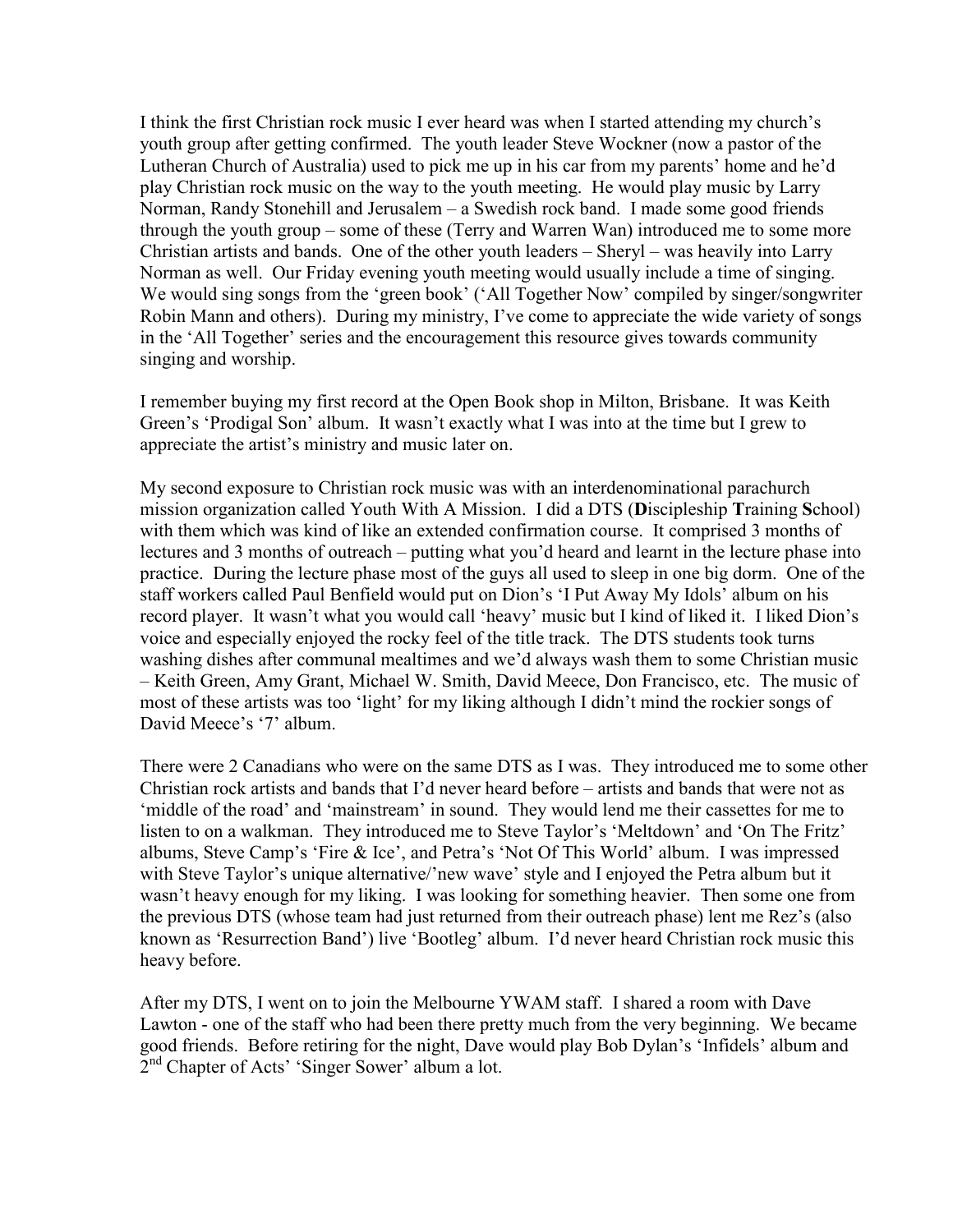Later, I became part of the Tribute team. 'Tribute' was a powerful, choregraphed mime of the Gospel message set to a music soundtrack which went for about 40 minutes. We performed this at schools, churches, prisons, and on the streets. When on tour we were often billeted out. Once when we were ministering in and around Waikerie (South Australia), the people I was staying with lent me a cassette containing the Resurrection Band albums 'DMZ' and 'Colors'. These albums blew me away (even more than the above-mentioned 'Bootleg' album). I didn't think Christians could perform music as heavy and as well-produced as this. Resurrection Band's music was on a par with the mainstream heavy rock bands I grew up listening to. On top of this, they had their own unique musical style.

Once when I went home to Brisbane for a holiday I did something I still regret to this day. I burnt most of my secular label records in a fire I'd lit in the backyard of my parents' home. (I also gave some of my records away to my brother's best friend Steve.) Perhaps this was the right thing for me to do at that time in my life  $-$  perhaps I needed to make a clean break with some of the music that reminded me too much of my past. I still regret it though, because my action came from a false and simplistic mindset that upheld the view that all Christian label music is good and inspired by God, and all secular label music is evil and 'of the devil'. It seemed to make no allowances for those Christian artists who recorded on secular labels to bring the Gospel message, their faith and Christian values to a wider audience. It seemed to deny the fact that all musical creativity originates with God (even if it has been distorted by satan or used selfishly by some artists and bands).

After my holidays, I returned to the YWAM base in Melbourne. I was a member of a bush band that Dave Lawton ran called 'Bush Telegraph'. We performed in and around Melbourne at various celebrations and functions. Coming back from a bush dance or some function one afternoon, the driver put on Stryper's 'To Hell With The Devil' album. Again, I was blown away by the heaviness of it. Michael Sweet's piercing vocals impressed me as well. Gina  $-a$ fellow staff worker – loaned me another Stryper album called 'Soldiers Under Command'. (She also at one time loaned me a Kerry Livgren album. [Kerry Livgren was formerly of the progressive rock band Kansas.])

After about a 3-year stint in YWAM, I began a Bachelor of Theology degree at Luther Seminary in Adelaide. James Krieg (one of my classmates) and I shared an interest in 'Jesus music' (the pioneers of Contemporary Christian Music – Larry Norman, Randy Stonehill, Randy Matthews, etc.) and exchanged cassettes. (James is now a pastor/university chaplain in Adelaide). I also became good friends with one of the boarders there called Steve Abraham (now a pastor of the Lutheran Church of Australia). He was a big fan of metal music performed by Christians (called 'White Metal' at the time). He began lending me cd's and told me about a music magazine called 'Heaven's Metal' which was all about the growing Christian metal scene. He also told me about CMP (Christian Music Products) – a Christian music mail order business based in Melbourne – which supplied a lot of the more alternative and metal Christian music. I also purchased some music at the Open Book (Brendan Boughen who worked there at the time was a big help) and Word Bookstore  $-25$  Grenfell Street in the city (Adelaide).

While at Seminary in Adelaide, I would regularly listen to 'Sunday's Rock' on 5PBA Fm Sunday evenings (presented by Graham Branford) and 'Gospel Music Breakfast' on Triple M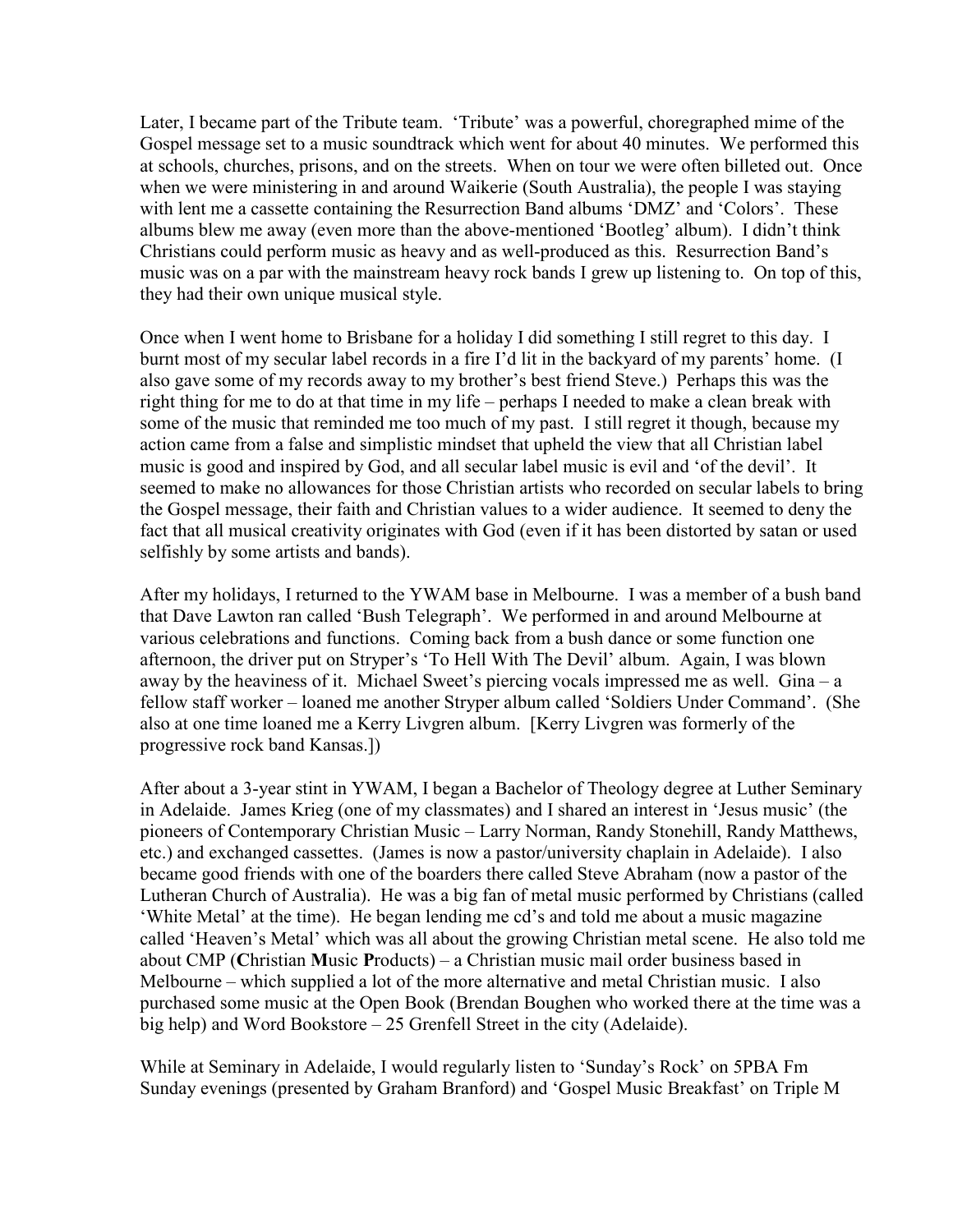(now called 3-D Radio, presented by Arthur Marsh). Arthur Marsh's program was very eclectic and tended to feature more of the alternative and underground artists and bands of Contemporary Christian Music. Graham Branford featured more of the mainstream Christian rock and metal artists. During our time in Adelaide, Alta Mira FM (now known as Life FM) was granted a 24 hour, 7-days-a-week license. I was not all that supportive of them at first as I thought a Christian radio station would cater mainly to the church. However, their approach of playing a mix of mainstream/secular and Christian artists and bands won me over and demonstrated to me their mission focus.

During my seminary days, I spent a number of weekends living and working at the Lutheran Emergency Family Shelter. This gave the director Bill Waring and other staff some free time to spend with their families. L.E.F.S provides emergency short-term accommodation for homeless families. The majority were mothers with children escaping domestic violence situations. The other full-time staff workers were Karl Brettig and Graham Ross. It was Karl in particular who introduced me to another form of contemporary worship music  $-$  Vineyard music. He and Graham Ross utilised some of this music in the second more-informal service at Glynde Lutheran Church. This was a worship service to which residents at the shelter were invited.

After seminary, my wife Anne and I went to Cambrai, South Australia  $-$  my first parish. A few years after being there, Anne noticed an article in the Barossa Herald newspaper on the Barossa Valley's first community radio station – Triple Bfm (**Barossa Broadcasting Board**) ([www.triplebradio.cjb.net](http://www.triplebradio.cjb.net/)) . The article spoke about the need for more presenters and volunteers to work at the station and it mentioned an upcoming radio presenters and volunteers course. Anne encouraged me to apply so I rang up about it and enrolled in the course. It went for about 8 weeks – two evenings a week (Tuesday's and Thursday's). I thoroughly enjoyed the course. It gave me a deeper appreciation for radio as a powerful means of communication. It also seemed to complement my ministry as far as teaching effective speaking skills. At the end of the course we were asked to record a demo tape of a half-hour program to be assessed by the board. With much fear and trepidation I went into the studio, recorded and submitted it to the board. A few weeks later I was given the thumbs up to be a presenter.

I was asked by the board to present a program Sunday evenings from 8 to 10 pm. It followed a program of classical music ('Classic Classic') presented by Margaret Luke (wife of Barossa blues artist Tony Luke). My time slot was in turn followed by a program that featured the best music of the 50's and 60's eras ('Sounds Unlimited') presented by Peter Sellen. I generally started my program with an instrumental, quasi-classical track. The first hour of the program featured mainly lighter adult contemporary, celtic, blues and pop music. The second hour featured alternative/indie, rock, and some hard rock and metal music.

My first show went to air on Sunday evening the  $7<sup>th</sup>$  of December, 1997. Janet Roenfeldt (a member of the board and one of the presenters) suggested I call the program 'Message In Music<sup>'</sup>. It was my conviction from the very beginning that the program needed to have a mix of mainstream/secular and contemporary Christian artists and bands. To play only quality Christian label artists and bands was in my view to play only to the converted. Realistically speaking, how many listeners who happened to tune into the show would stay tuned to it if they recognized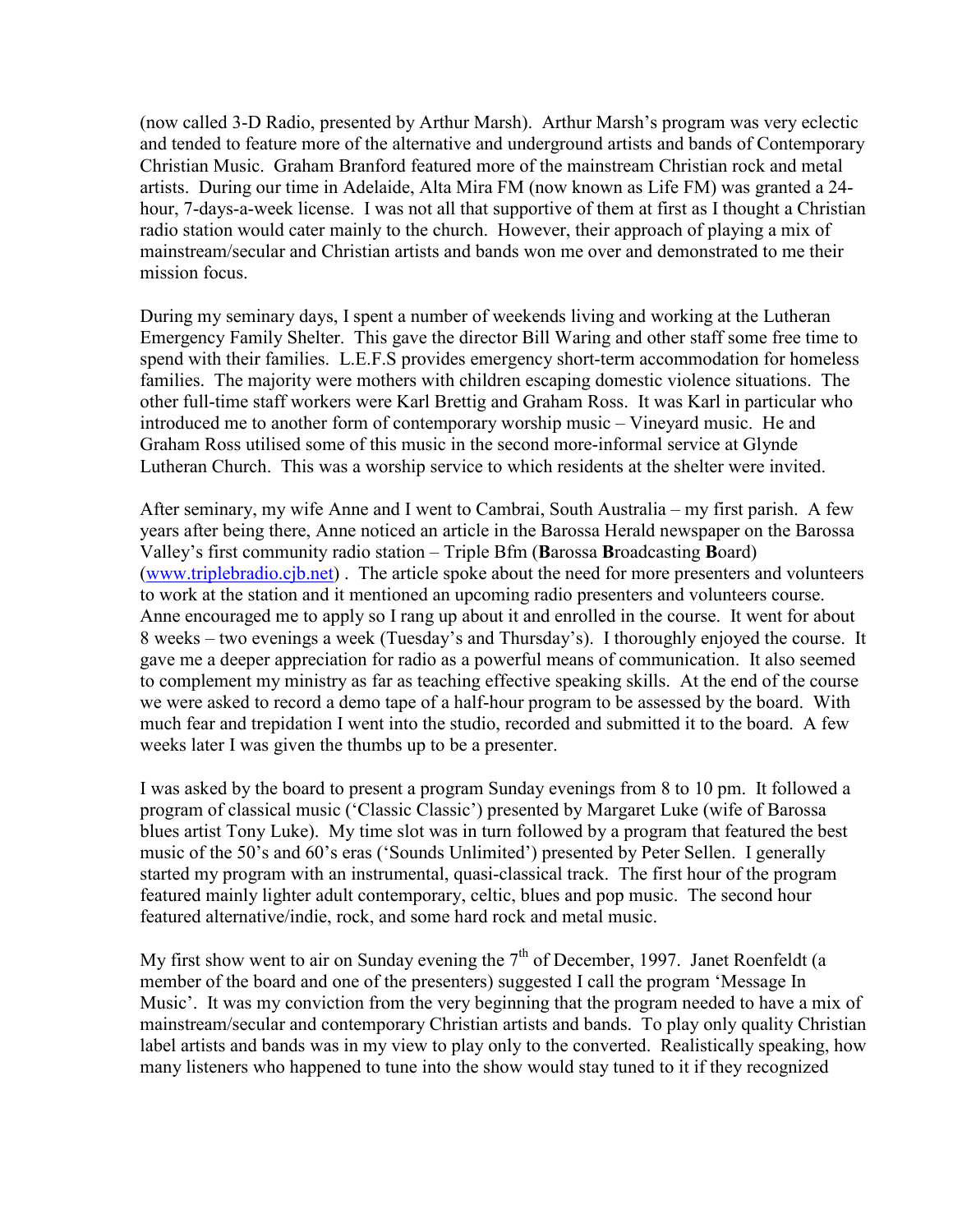none of the songs? Why not also play a range of quality mainstream music that addresses life issues in a positive way?

There was a fair bit of pressure the first year of 'Message In Music'. Preparing a quality 2-hour program takes a fair effort if one wants to keep it fresh and varied. 'Message In Music' was mainly music. It was my conviction to let the artists and the music do the talking. Let **them** bring the message. Good quality music with a powerful message speaks for itself. It needs no long and 'wordy' introductions – it only needs to be identified and introduced briefly. Quite often I'd introduce or comment on an artist or band and, if the song had a strong message, I'd mention this before playing it. Preparing a program for every Sunday evening of the year was not only challenging but quite demanding at times. The second year of the show I began advertising for another volunteer to become a kind of co-presenter of the show. That way, we could alternate shows and present about once a fortnight. Janet Roenfeldt told me of someone who was doing the volunteer course. His name was Brian Wiebrecht. He eventually came on board and became co-presenter of 'Message In Music'. His musical tastes were in many ways different but he had the same conviction I have in presenting a mix of mainstream and Christian label artists and bands. With Brian's involvement, instead of it becoming a burden, I enjoyed my radio presenting even more.

My 86<sup>th</sup> and final show took place on Sunday evening the  $4<sup>th</sup>$  of June, 2000. My final song for the show was Ozzy Osborne's ballad 'Goodbye To Romance' – a fitting song for the show had indeed become one of the loves of my life. It was sad to be leaving a community radio station that had supported and encouraged the concept behind the show from the very beginning. I had come to know many of those who were involved in some way in the running of the station. I left with the satisfaction of knowing that 'Message In Music' would continue thanks to Brian Wiebrecht.

I came to my second parish with the intention of continuing my volunteer radio work. (Prior to arriving in Crow's Nest, I'd heard that there was a community radio station in Toowoomba called 4DDB-FM. I'd also heard that there was a Christian radio station called 'The Light', as well as a local tourist radio station in Crow's Nest itself.) I struggled as to which station to become involved with. I balked at The Light's approach of playing primarily Christian label artists. Further to this, any songs by Christian artists or bands that were not currently on their playlist would need to be approved by them before playing them on air. Coming from my community radio approach to music, their approach was far too rigid and controlling.

As well as continuing my volunteer radio work, I also wanted to continue to develop some of the resources I'd begun developing in Cambrai. Some of the special editions of 'Message In Music' formed the basis for some of these resources. Throughout the first year of our stay in Crow's Nest I was hoping and aiming to do both - continue my volunteer radio presenting as well as continue developing contemporary music resources. However, the more I wrestled with the idea, the more it seemed that God was saying to me that there was no way I could do both justice, and that I would need to choose to work on one and put aside the other for the time being. It seemed to me that God was telling me to 'simplify' and to not spread myself too thin. It was a difficult decision but I chose to put aside my love for radio presenting and continue putting my spare time into developing quality contemporary music resources which would be available on the internet